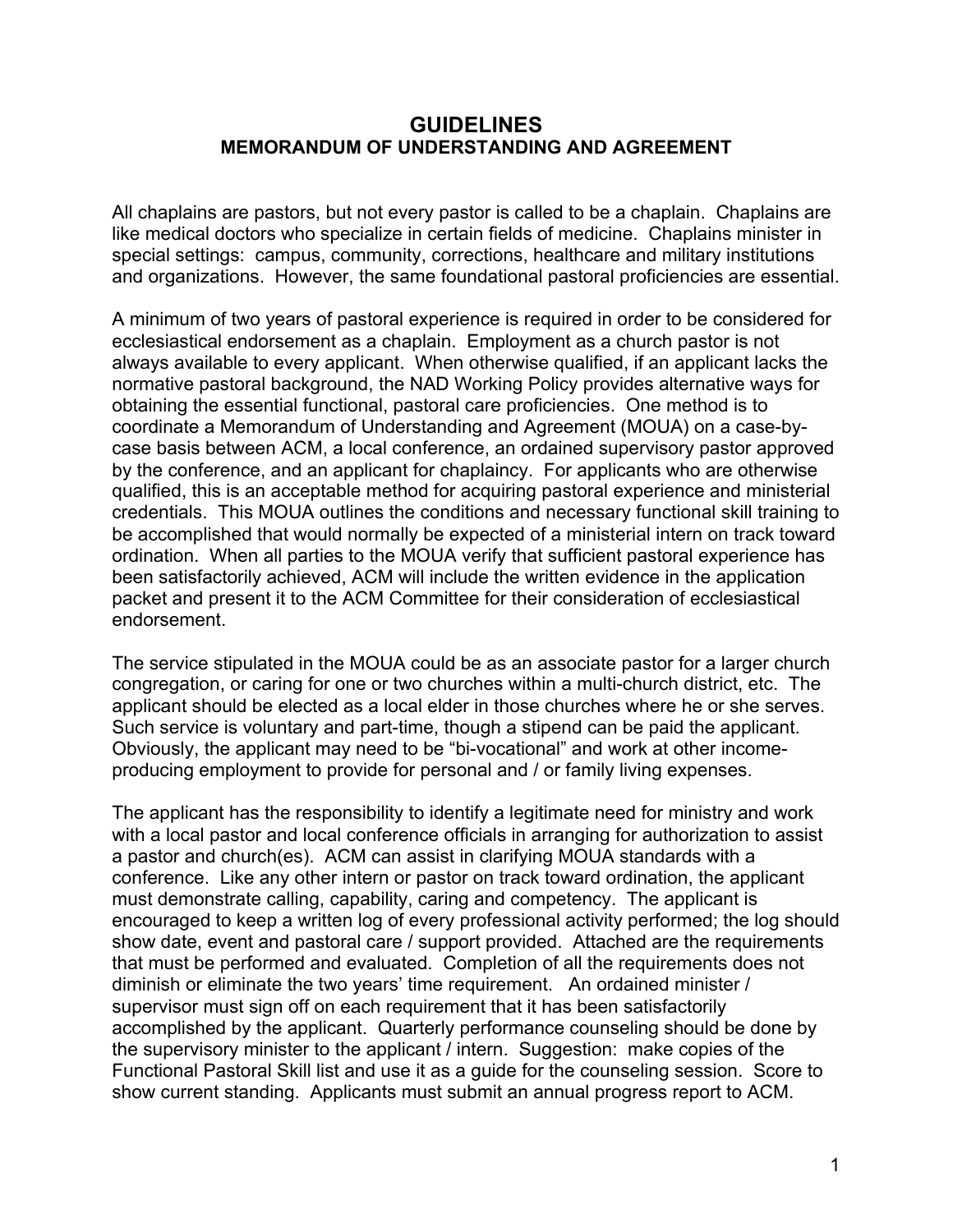# **MOUA CONTENTS and PROCESS**

ACM encourages use of two key resources to help guide the MOUA process:

1. General Conference Ministerial Association manuals – "Manual of Evaluation Instruments for Pastors, Churches and Church Administrators" and "Manual for Seventh-day Adventist Ministerial Interns and Intern Supervisors." Though dated, sections 10 thru 12 provide excellent evaluation instruments.

2. Local conferences and union conferences criteria for evaluating pastoral performance and readiness for ordination.

The MOUA should define the following areas:

- 1. Location of church(es) and contact information.
- 2. Title given applicant.
- 3. Nature of responsibilities defined (brief position description).
- 4. Compensation or stipends, if any.
- 5. Supervision (name and contact information of ordained minister).
- 6. Accountability (periodic performance reports and evaluations).
- 7. Specific skills to be evaluated (see list of Functional Pastoral Skills).

8. Relationship with the conference and requirements leading to credentials as a licensed minister or commissioned minister license.

9. Signatures of four parties involved (Applicant, Supervisor, Conference official and ACM Director).

When a satisfactory level of professional experience is achieved, the supervisory pastor should write a letter of recommendation to the conference, attach the list of evaluated functional pastoral skills and send it to the local conference ministerial secretary. The conference ministerial secretary should review that letter and, if appropriate, request credentials (ministerial license or commissioned minister license) for the applicant. When the credential is granted, a copy of that credential should be attached to a letter of recommendation written by the conference ministerial secretary or designated conference official and sent to the division ACM Director, along with the pastor's letter of recommendation and the list of completed functional pastoral skills. The ACM Director will then present the applicant's application to the ACM Committee for consideration of ecclesiastical endorsement. The ACM Director will notify all parties of the results.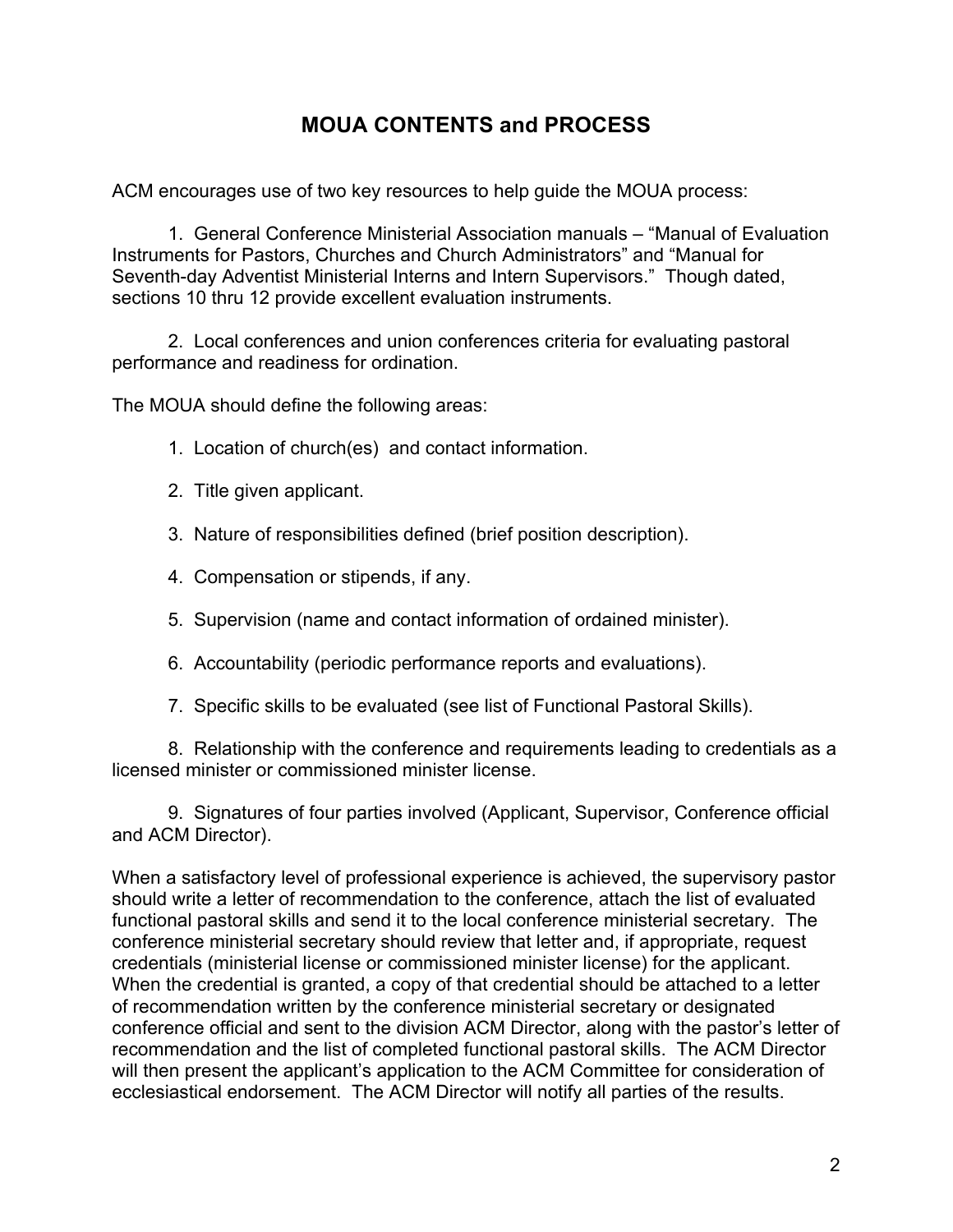### **MEMORANDUM OF UNDERSTANDING AND AGREEMENT**

### **FUNCTIONAL PASTORAL SKILLS**

INSTRUCTIONS for Supervisory Pastor: For each of the functional pastoral skills listed below, rate the applicant / intern on a scale of one (1) to six (6) and initial each skill and the date evaluated. A "four" is the norm; do not over-rate. Use the following scale:

One (1) = Requires further training, unacceptable Two  $(2)$  = Requires more practice, unsatisfactory Three (3) = Requires refinement, below average Four  $(4)$  = Satisfactory, average and acceptable (recommend) Five (5) = Excellent, above average (recommend) Six  $(6)$  = Exceptional, commendable (highly commend)

| <b>FUNCTIONAL PASTORAL SKILL</b> |                                                     | <b>SCORE / INITIAL</b>                  | <b>DATE</b> |
|----------------------------------|-----------------------------------------------------|-----------------------------------------|-------------|
| <b>Personal Growth</b>           |                                                     |                                         |             |
|                                  | 01. Devotional life (Bible study and prayer)        |                                         |             |
|                                  | 02. Attitudes (calling and commitment to ministry)  | <u> 1990 - Johann Barbara, martin a</u> |             |
|                                  | 03. Loyalty (church beliefs and organization)       |                                         |             |
|                                  | 04. Leadership abilities (style, reliability)       |                                         |             |
|                                  | 05. Ethics (confidentiality, opposite sex, etc.)    |                                         |             |
|                                  | 06. Appearance (dress, courtesy, mannerisms)        |                                         |             |
|                                  | 07. Finances (debt, management, stewardship)        |                                         |             |
|                                  | 08. Health (balanced lifestyle, emotionally stable) |                                         |             |
|                                  | 09. Continuing education (courses, reading, etc.)   |                                         |             |
|                                  | 10. Local language (articulate, oral, written)      |                                         |             |
|                                  | Average score for Personal Growth                   |                                         |             |
|                                  | Relationships                                       |                                         |             |
|                                  | 11. Family (spouse, team / co-worker, parenting)    |                                         |             |
|                                  | 12. Inside church (congregation, leadership)        |                                         |             |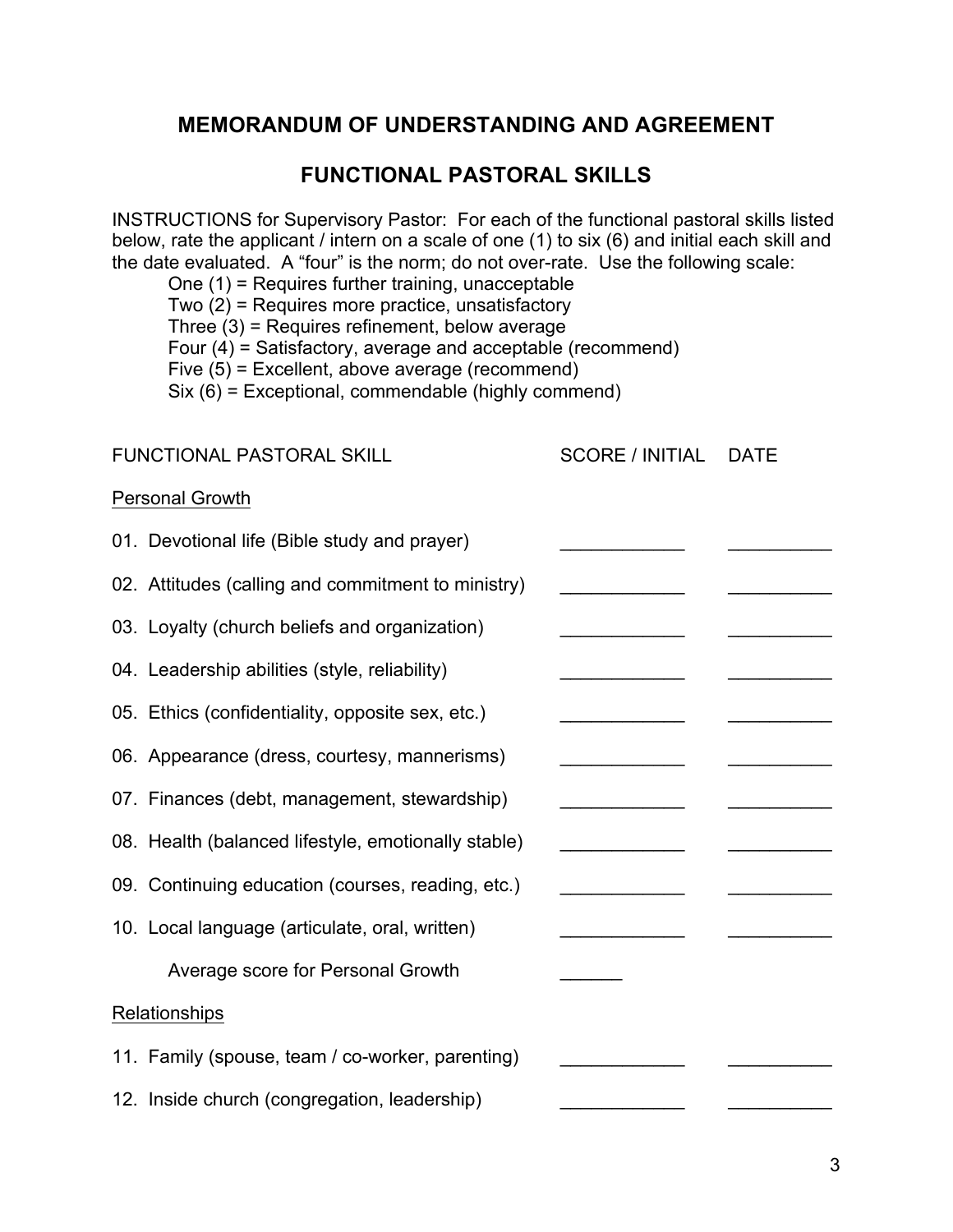| 13. Outside church (community, other clergy)       |            |             |
|----------------------------------------------------|------------|-------------|
| FUNCTIONAL PASTORAL SKILL                          | GO / NO GO | <b>DATE</b> |
| 14. Acceptance (age, gender, nationality, race)    |            |             |
| 15. Religious pluralism (respect for other faiths) |            |             |
| Average score for Relationships                    |            |             |
| Training                                           |            |             |
| 16. Spiritual gifts (development in others)        |            |             |
| 17. Training (church leaders, witnessing)          |            |             |
| 18. Teaching (preparation, practicality, SS class) |            |             |
| 19. Technology (use of AV and computer)            |            |             |
| 20. Resources (handouts, materials, activities)    |            |             |
| Average score for training                         |            |             |
| Outreach                                           |            |             |
| 21. Planning (mission, objectives, calendar)       |            |             |
| 22. Discipleship and shepherding new members       |            |             |
| 23. Bible studies (decisions, baptismal class)     |            |             |
| 24. Public evangelism (planning, serial, seminar)  |            |             |
| 25. Special evangelism (health, media, youth)      |            |             |
| Average score for outreach                         |            |             |
| <b>Worship Leadership</b>                          |            |             |
| 26. Planning (assessment, church year, themes)     |            |             |
| 27. Coordination (leaders, music, scheduling)      |            |             |
| 28. Service (bulletin, order, flow, time)          |            |             |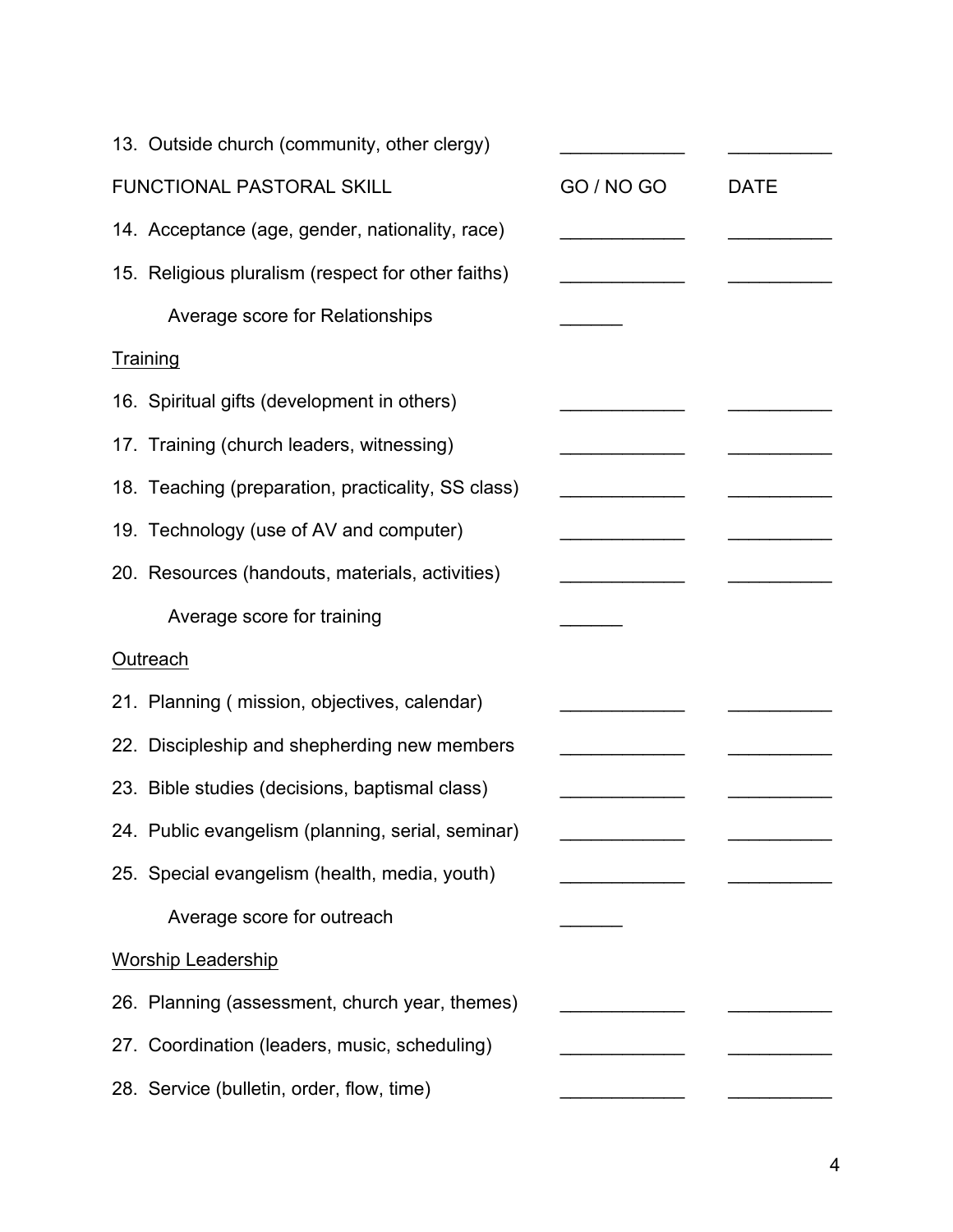|                           | 29. Preaching (biblical, clear, illustrations, length) |            |             |
|---------------------------|--------------------------------------------------------|------------|-------------|
| FUNCTIONAL PASTORAL SKILL |                                                        | GO / NO GO | <b>DATE</b> |
|                           | 30. Prayer (appropriate for occasion, length)          |            |             |
|                           | Average score for worship leadership                   |            |             |
|                           | <b>Pastoral Care and Nurture</b>                       |            |             |
|                           | 31. Ministry of presence (present when not leading)    |            |             |
|                           | 32. Visitation (home, hospital and workplace)          |            |             |
|                           | 33. Pastoral counseling (general, spiritual)           |            |             |
|                           | 34. Marital counseling (pre-marital, family)           |            |             |
|                           | 35. Weddings and anniversaries                         |            |             |
|                           | 36. Dedications (baby, building, special)              |            |             |
|                           | 36. Baptisms and professions of faith                  |            |             |
|                           | 37. Communions (foot-washing, shut-ins, varied)        |            |             |
|                           | 38. Anointing and prayer for the hurting               |            |             |
|                           | 39. Funerals and memorials (graveside)                 |            |             |
|                           | 40. Special occasions (retreats, patriotic, social)    |            |             |
|                           | Average score for pastoral care and nurture            |            |             |
|                           | Administration                                         |            |             |
|                           | 41. Church board and committees                        |            |             |
|                           | 42. Master Religious Plan                              |            |             |
|                           | 42. Budget and financial management                    |            |             |
|                           | 43. Stewardship program and fund-raising               |            |             |
|                           | 44. Church building (insurance, maintenance, etc.)     |            |             |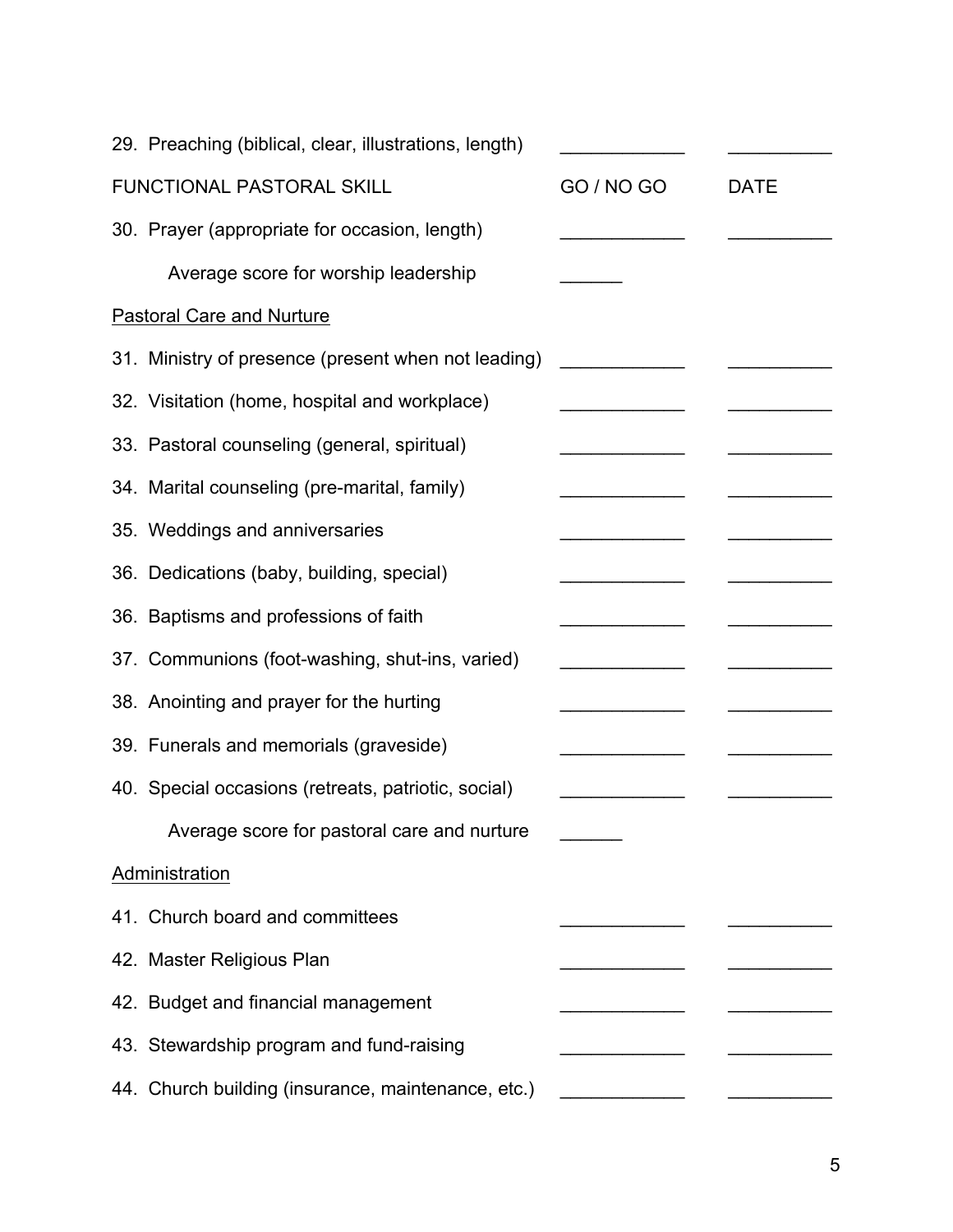| 45. Office management (hours, organization)           |            |             |
|-------------------------------------------------------|------------|-------------|
| <b>FUNCTIONAL PASTORAL SKILL</b>                      | GO / NO GO | <b>DATE</b> |
| 46. Conference programs (promotions)                  |            |             |
| 47. Religious education (church school, SS, VBS)      |            |             |
| 48. Youth programs (Pathfinders, teens)               |            |             |
| 49. Problem-solving and conflict resolution           |            |             |
| 50. Multi-church district (coordination, integration) |            |             |
| Average score for administration                      |            |             |

INSTRUCTIONS for Supervisory Pastor: Write in the average score for each functional area of emphasis. Then add them up and divide by 7 to obtain the overall average score. A score of four or above is acceptable. The applicant has demonstrated a satisfactory level of functional pastoral skills and can be recommended.

| Average score for personal growth           |                        |
|---------------------------------------------|------------------------|
| Average score for relationships             |                        |
| Average score for training                  |                        |
| Average score for outreach                  |                        |
| Average score for worship leadership        |                        |
| Average score for pastoral care and nurture |                        |
| Average score for administration            |                        |
| Sum of all seven averages                   |                        |
| Divide sum by seven $(7)$ equals $(=)$      | <b>OVERALL AVERAGE</b> |
|                                             |                        |

NOTE for Supervisory Pastor: Please answer the following questions and explain your answer as requested on a separate sheet of paper.

1. Has the applicant / intern ever given any indication that he or she is abusive by language or behavior to spouse, child(ren) or others? No, Yes, explain. 2. Does the applicant / intern set boundaries in relationships and stay within them to insure proper professional, ethical behavior and decorum? \_\_\_ Yes, \_\_\_ No, explain. 3. Does the applicant / intern treat all others in a Christ-like manner with respect and courtesy? Yes, No, explain.

4. Is the applicant / intern able to handle stress, exercise discernment and balanced judgment in difficult situations and understand priorities? Yes, No, explain.